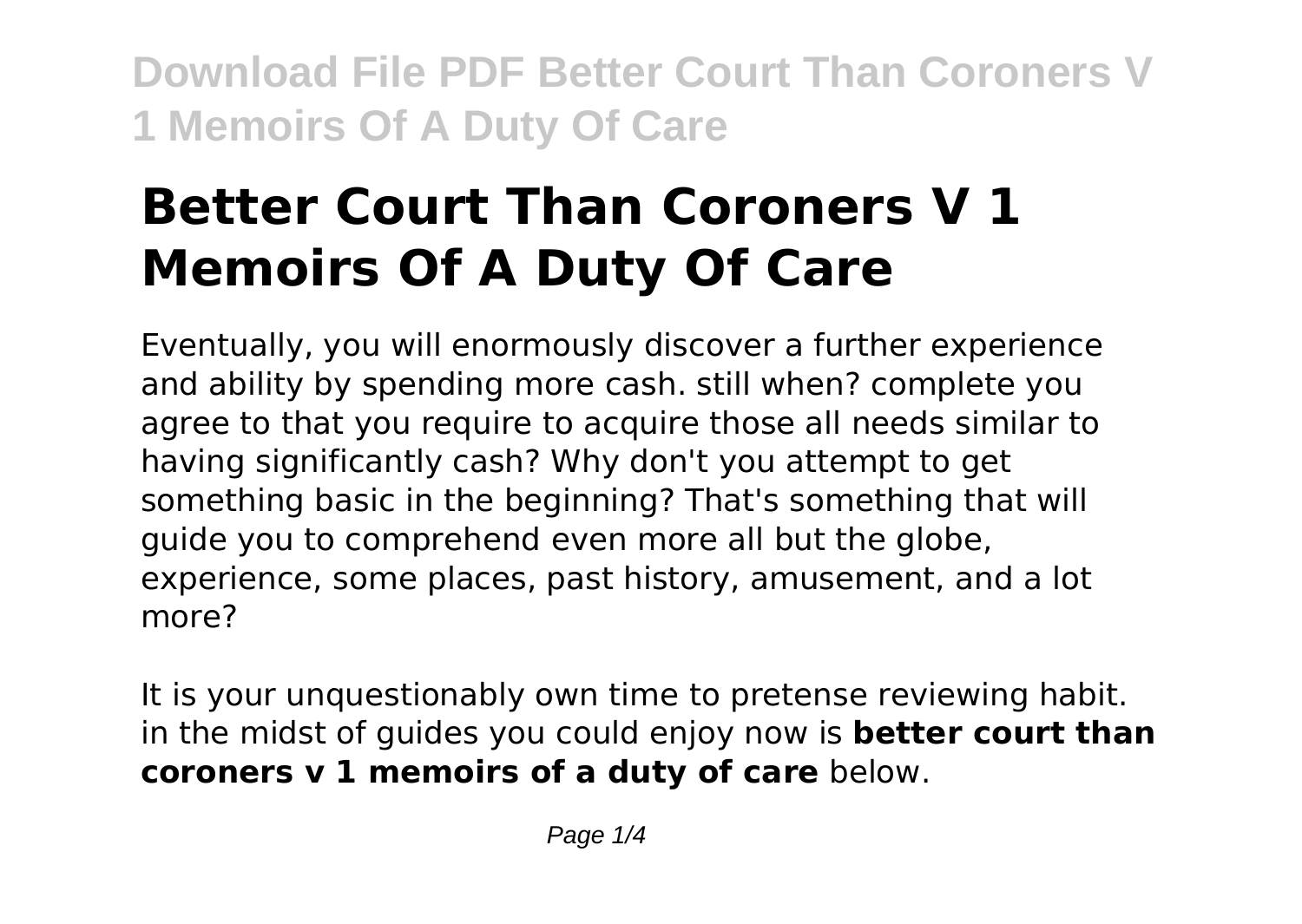Get in touch with us! From our offices and partner business' located across the globe we can offer full local services as well as complete international shipping, book online download free of cost

#### **Better Court Than Coroners V**

Legal frameworks around fictional pornography depicting minors vary depending on country and nature of the material involved. Laws against production, distribution and consumption of child pornography generally separate images into three categories: real, pseudo, and virtual. Pseudo-photographic child pornography is produced by digitally manipulating non-sexual images of real children to ...

**Legal status of fictional pornography depicting minors ...** By contrast, in Austin v United Kingdom the European Court of Human Rights held there was ng breach of article 5, the right to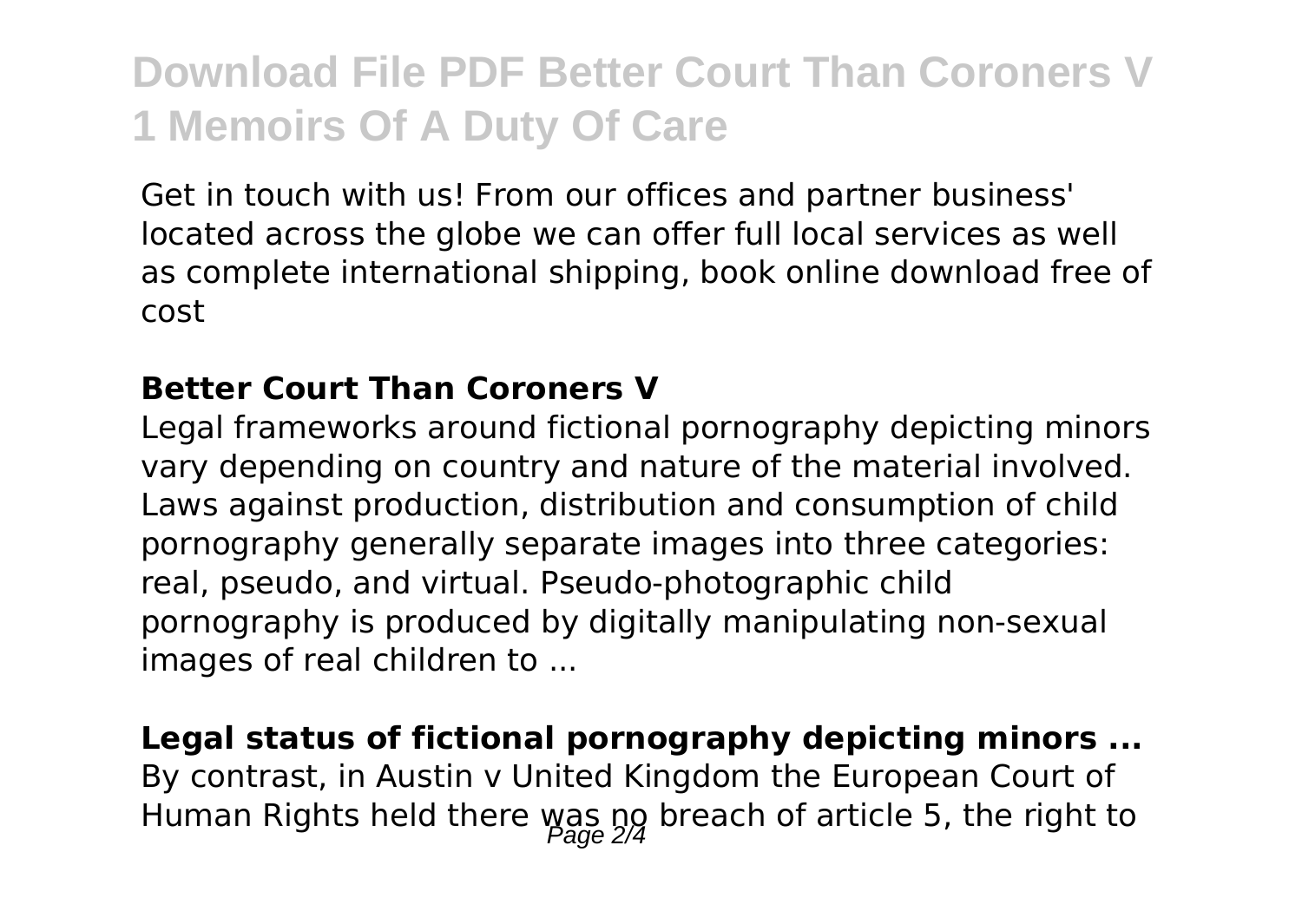liberty, when protestors were kettled in Oxford Circus without food or drink for 7 hours. They were held not to have been falsely imprisoned and the conduct was justified to stop breach of the peace.

#### **Human rights in the United Kingdom - Wikipedia**

The Great Migration was the relocation of more than 6 million African Americans from the rural South to the cities of the North, Midwest and West from about 1916 to 1970.

### **The Great Migration - Causes, Significance & Effects - HISTORY**

However, sexual contact with someone who is less than 16 years of age is illegal regardless of the age of the defendant (in State v. Darby, 556 N.W.2d 311, 127 (SD 1996), the South Dakota Supreme Court found that these two offenses can be mutually exclusive). Such instances are identified in the appropriate state